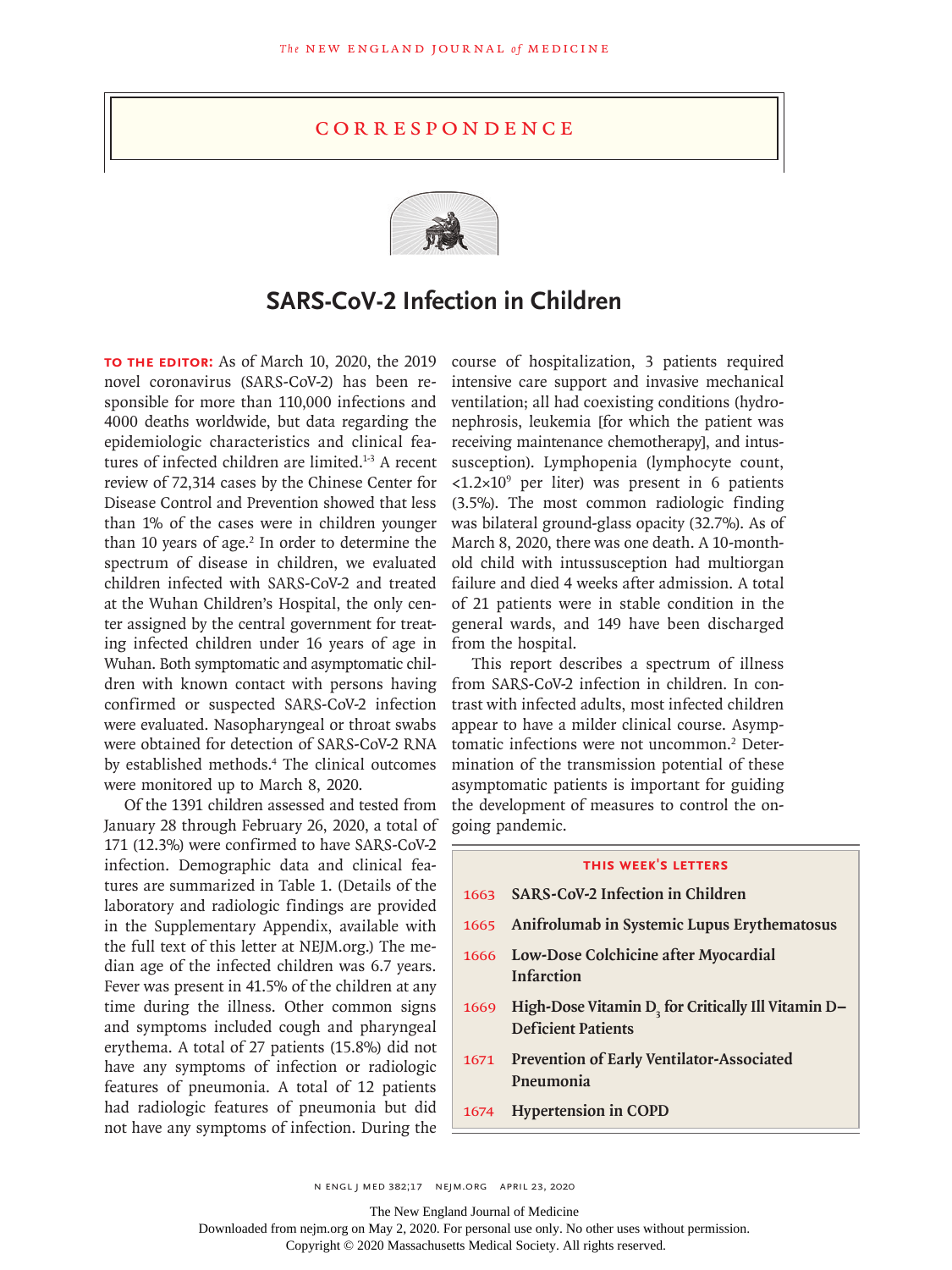| Characteristic                                                    | Value                |
|-------------------------------------------------------------------|----------------------|
| Age                                                               |                      |
| Median (range)                                                    | 6.7 yr (1 day-15 yr) |
| Distribution - no. (%)                                            |                      |
| <1 yr                                                             | 31(18.1)             |
| $1-5$ yr                                                          | 40(23.4)             |
| $6-10$ yr                                                         | 58 (33.9)            |
| $11-15$ yr                                                        | 42 (24.6)            |
| $Sex - no. (%)$                                                   |                      |
| Male                                                              | 104 (60.8)           |
| Female                                                            |                      |
|                                                                   | 67 (39.2)            |
| Diagnosis - no. (%)                                               |                      |
| Asymptomatic infection                                            | 27(15.8)             |
| Upper respiratory tract infection                                 | 33 (19.3)            |
| Pneumonia                                                         | 111 (64.9)           |
| Exposure or contact information - no. (%)                         |                      |
| Family cluster                                                    | 154 (90.1)           |
| Confirmed family members                                          | 131 (76.6)           |
| Suspected family members                                          | 23(13.5)             |
| Unidentified source of infection                                  | 15(8.8)              |
| Contact with other suspected case                                 | 2(1.2)               |
| Signs and symptoms                                                |                      |
| Cough - $no.$ (%)                                                 | 83 (48.5)            |
| Pharyngeal erythema - no. (%)                                     | 79 (46.2)            |
| Fever - no. $(\%)$                                                | 71 (41.5)            |
| Median duration of fever (range) - days                           | $3(1-16)$            |
| Highest temperature during hospitalization - no. (%)              |                      |
| $<$ 37.5 $°C$                                                     | 100(58.5)            |
| 37.5-38.0°C                                                       | 16(9.4)              |
| 38.1-39.0°C                                                       | 39 (22.8)            |
| $>39.0^{\circ}$ C                                                 | 16 (9.4)             |
| Diarrhea - no. (%)                                                | 15(8.8)              |
| Fatigue - no. (%)                                                 | 13(7.6)              |
| Rhinorrhea - no. (%)                                              | 13(7.6)              |
| Vomiting - no. (%)                                                | 11(6.4)              |
| Nasal congestion - no. (%)                                        | 9(5.3)               |
| Tachypnea on admission - no. (%) +                                | 49 (28.7)            |
| Tachycardia on admission - no. (%) :                              | 72 (42.1)            |
| Oxygen saturation <92% during period of hospitalization - no. (%) | 4(2.3)               |
| Abnormalities on computed tomography of the chest - no. (%)       |                      |
| Ground-glass opacity                                              | 56 (32.7)            |
| Local patchy shadowing                                            | 32(18.7)             |

n engl j med 382;17 nejm.org April 23, 2020

The New England Journal of Medicine

Downloaded from nejm.org on May 2, 2020. For personal use only. No other uses without permission. Copyright © 2020 Massachusetts Medical Society. All rights reserved.